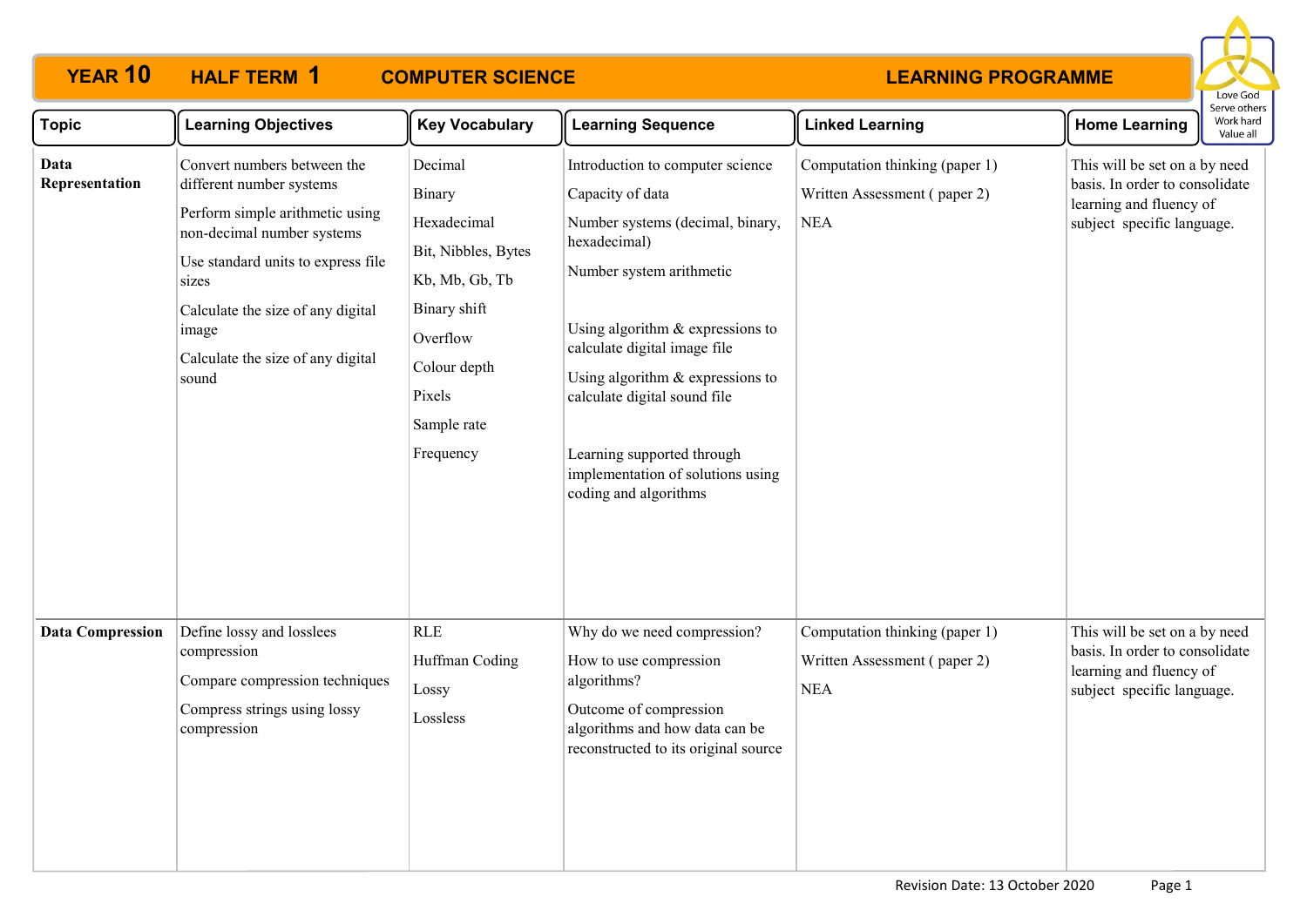

| <b>Topic</b>                         | <b>Learning Objectives</b>                                                 | <b>Key Vocabulary</b>                                                                                                      | <b>Learning Sequence</b>                                                                                                                                                                                                               | <b>Linked Learning</b>                                                       | <b>Home Learning</b>                                                                                                     | Work hard<br>Value all |
|--------------------------------------|----------------------------------------------------------------------------|----------------------------------------------------------------------------------------------------------------------------|----------------------------------------------------------------------------------------------------------------------------------------------------------------------------------------------------------------------------------------|------------------------------------------------------------------------------|--------------------------------------------------------------------------------------------------------------------------|------------------------|
| <b>Algorithms using</b><br>flowchart | Decomposition and Abstraction<br>Devleoping algorithms using<br>flowcharts | Decomposition<br>Abstraction<br>Algorithm<br>Sequencing<br>Flowcharts<br>Selection<br>Process<br>Input/output<br>Decisions | Define the terms abstraction and<br>decomposition<br>Understand the graphical language<br>of a flowchart<br>Problem solving using flowcharts<br>Learning supported through<br>implentation of solutions using<br>coding and algorithms | Computation thinking (paper 1)<br>Written Assessment (paper 2)<br><b>NEA</b> | This will be set on a by need<br>basis. In order to consolidate<br>learning and fluency of<br>subject specific language. | serve otriers          |
|                                      |                                                                            |                                                                                                                            |                                                                                                                                                                                                                                        |                                                                              |                                                                                                                          |                        |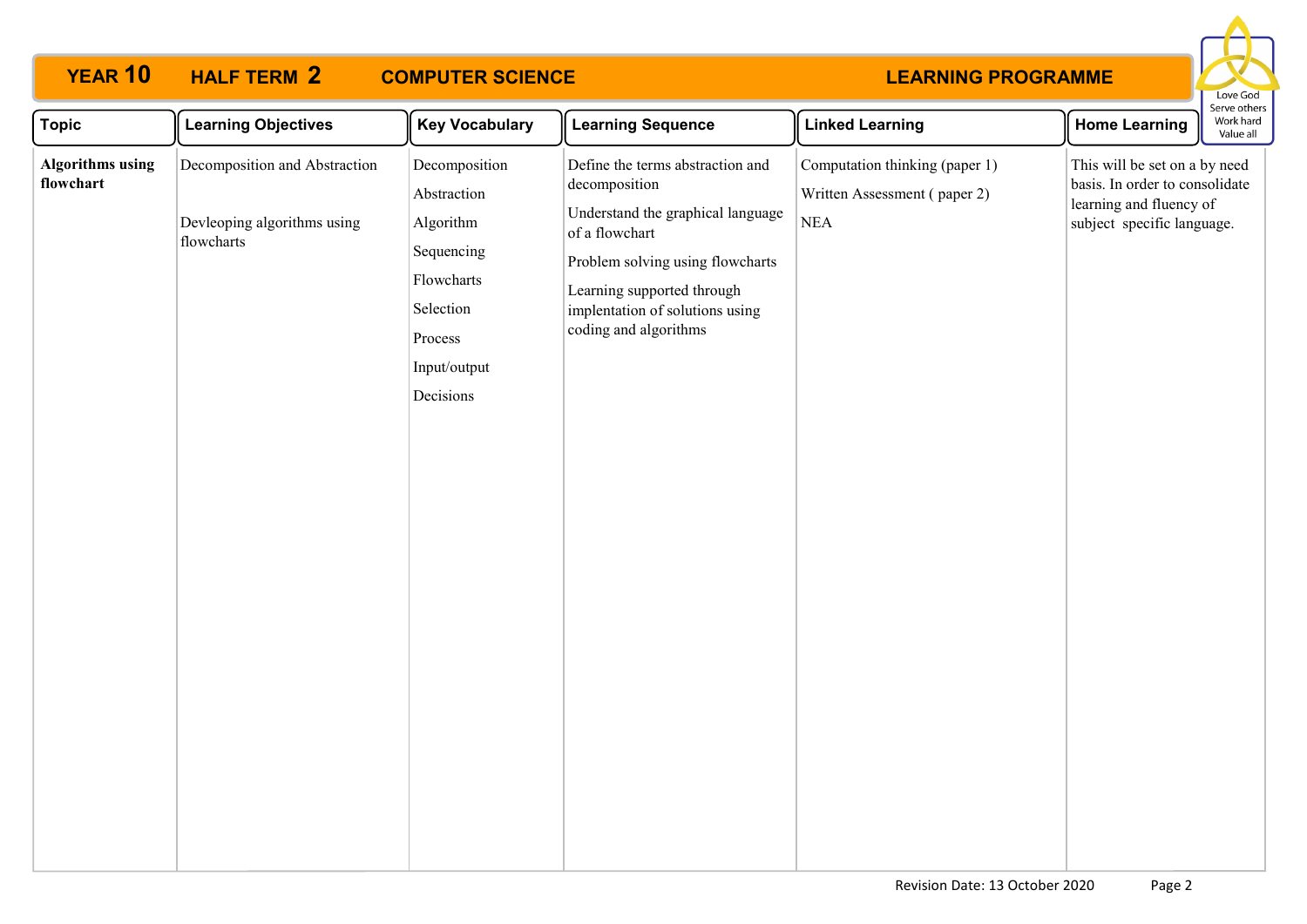

| <b>Topic</b>                             | <b>Learning Objectives</b>                                                                                           | <b>Key Vocabulary</b>                                                                                                                                                                                                         | <b>Learning Sequence</b>                                                                                                                                             | <b>Linked Learning</b>                                                       | <b>Home Learning</b>                                                                                                     | serve other<br>Work hard<br>Value all |
|------------------------------------------|----------------------------------------------------------------------------------------------------------------------|-------------------------------------------------------------------------------------------------------------------------------------------------------------------------------------------------------------------------------|----------------------------------------------------------------------------------------------------------------------------------------------------------------------|------------------------------------------------------------------------------|--------------------------------------------------------------------------------------------------------------------------|---------------------------------------|
| <b>Algorithms using</b><br>pseudocode    | Developing algorithms using<br>Pseudocode                                                                            | Decomposition<br>Abstraction<br>Algorithm<br>Sequencing<br>Pseudocode<br>Selection<br>Process<br>Input/output<br>IF THEN ELSE<br><b>ELIF</b><br><b>FOR</b><br>REPEAT UNTIL<br><b>WHILE</b><br>Definite and indefinite<br>loop | Understand the pseudocode syntax<br>Problem solving using Pseudocode<br>Learning supported through<br>implementation of solutions using<br>coding and algorithms     | Computation thinking (paper 1)<br>Written Assessment (paper 2)<br><b>NEA</b> | This will be set on a by need<br>basis. In order to consolidate<br>learning and fluency of<br>subject specific language. |                                       |
| Searching &<br><b>Sorting Algorithms</b> | <b>Searching Algorithms</b><br>Sorting Algorithms<br>Compare the two algorithms for its<br>efficiency of application | Binary search<br>Linear search<br><b>Bubble Sort</b><br>Merge Sort                                                                                                                                                            | Linear search algorithms<br>Binary search algorithms<br>Linear V Binary algorithm<br>Bubble sorting algorithm<br>Merge sorting algorithm<br>Bubble V Merge algorithm | Computation thinking (paper 1)<br>Written Assessment (paper 2)<br><b>NEA</b> | This will be set on a by need<br>basis. In order to consolidate<br>learning and fluency of<br>subject specific language. |                                       |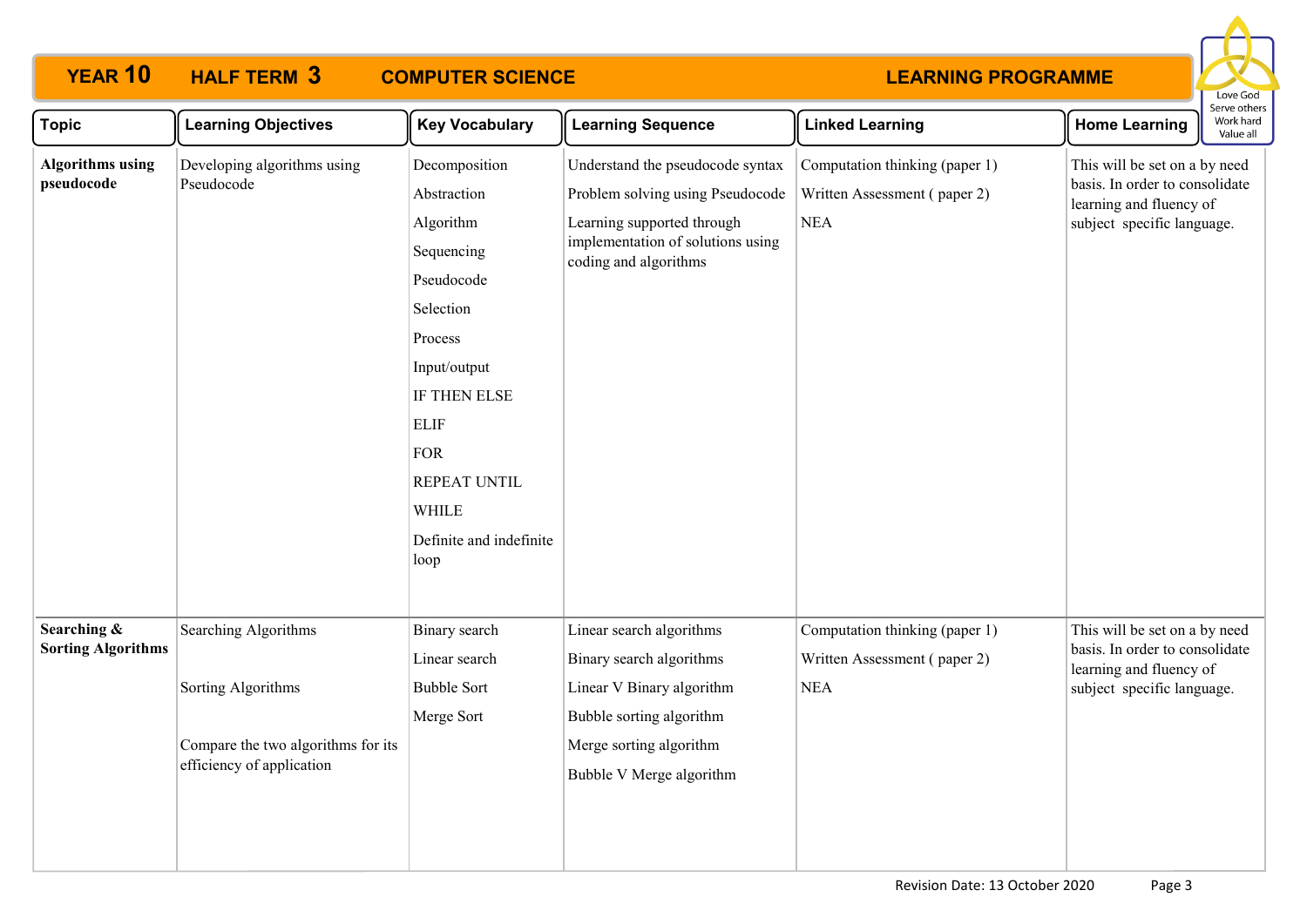

| <b>Topic</b>                              | <b>Learning Objectives</b>                                                                                                                                                                                       | <b>Key Vocabulary</b>                                                                            | <b>Learning Sequence</b>                                                                                                                                                                                                                                                                                                                                         | <b>Linked Learning</b>                                                                                                                                                                                                                                                                                | <b>Home Learning</b>                                                                                                     | Work hard<br>Value all |
|-------------------------------------------|------------------------------------------------------------------------------------------------------------------------------------------------------------------------------------------------------------------|--------------------------------------------------------------------------------------------------|------------------------------------------------------------------------------------------------------------------------------------------------------------------------------------------------------------------------------------------------------------------------------------------------------------------------------------------------------------------|-------------------------------------------------------------------------------------------------------------------------------------------------------------------------------------------------------------------------------------------------------------------------------------------------------|--------------------------------------------------------------------------------------------------------------------------|------------------------|
| <b>Boolean Logic</b>                      | Construct truth tables for AND OR<br>and NOT gates<br>Construction truth tables for simple<br>logic circuits                                                                                                     | AND<br><b>OR</b><br><b>NOT</b><br>Circuits<br>Logic<br>Boolean<br>Truth Table                    | Explanation of the different gates<br>and how they generate their<br>specific truth tables<br>Combine Logic gates to make<br>Logic circuits and truth tables<br>Interpret logic circuits to write an<br>Boolean expressions<br>Create logic circuits to solve real<br>world problems                                                                             | understand simple Boolean logic [for<br>example, AND, OR and NOT] and some<br>of its uses in circuits and programming;<br>design, use and evaluate computational<br>abstractions that model the state and<br>behaviour of real-world problems and<br>physical systems<br>Written Assessment (paper 2) | This will be set on a by need<br>basis. In order to consolidate<br>learning and fluency of<br>subject specific language. |                        |
| <b>Application and</b><br>system Software | Define hardware and software and<br>understand the relationship between<br>them<br>Explain system software and<br>application software<br>Understand function of an<br>operating systems and utility<br>programs | Hardware<br>Software<br>Inputs<br>Outputs<br>Storage<br>Utility software<br>Application software | Identify different hardware types<br>and explain their purposes<br>Identify different Software types<br>and explain their purposes<br>Explain the difference between<br>system software and application<br>software<br>Explain the purpose of an operating<br>system is its main functions<br>Explain the use of different utility<br>programs and their purpose | Written Assessment (paper 2)                                                                                                                                                                                                                                                                          | This will be set on a by need<br>basis. In order to consolidate<br>learning and fluency of<br>subject specific language. |                        |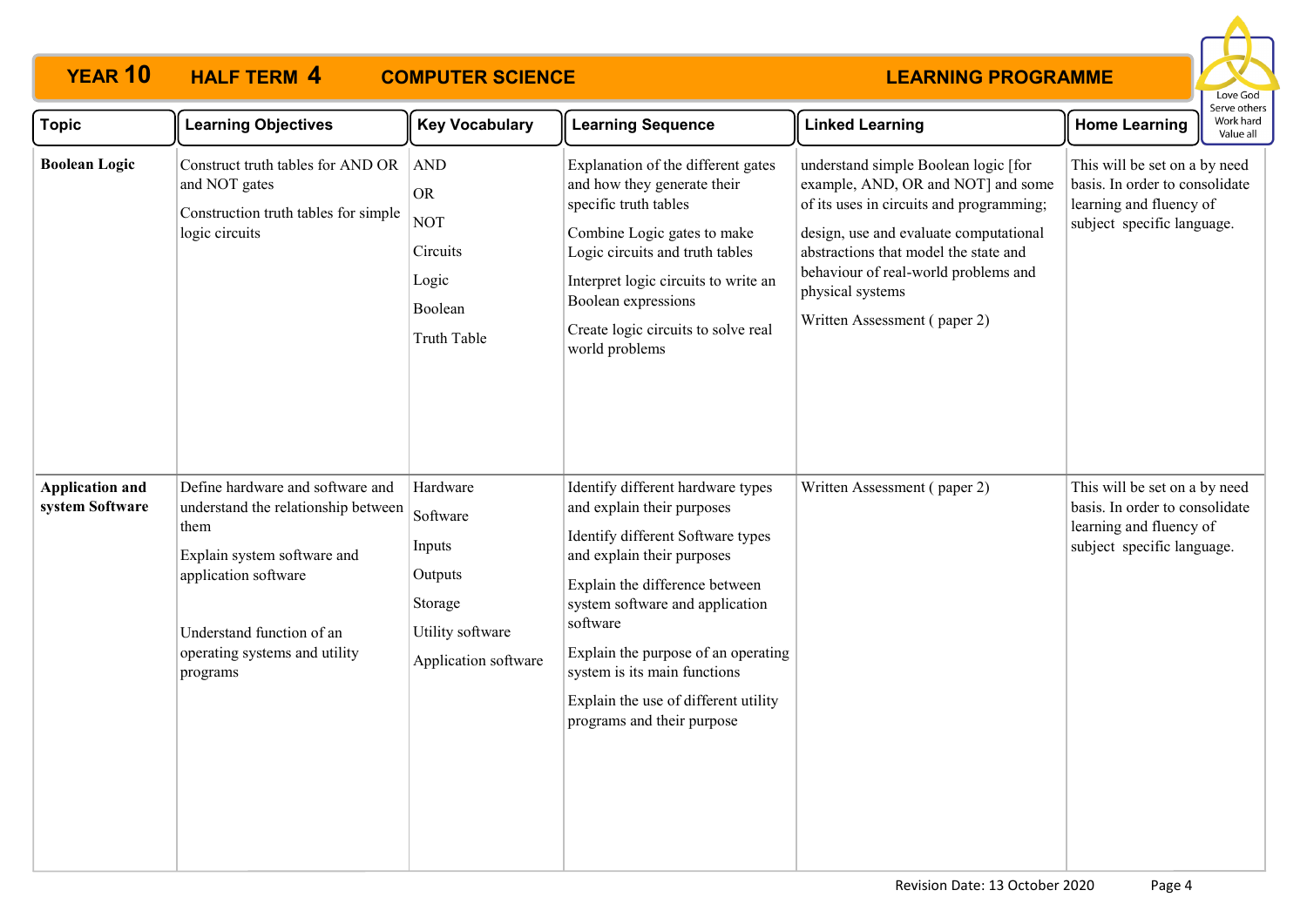

| <b>Topic</b>                                                     | <b>Learning Objectives</b>                                                                                                                                                                                                         | <b>Key Vocabulary</b>                                                                                                                                                           | <b>Learning Sequence</b>                                                                                                                                                                                                                                                                                                                        | <b>Linked Learning</b>       | <b>Home Learning</b>                                                                                                     | erve other:<br>Work hard<br>Value all |
|------------------------------------------------------------------|------------------------------------------------------------------------------------------------------------------------------------------------------------------------------------------------------------------------------------|---------------------------------------------------------------------------------------------------------------------------------------------------------------------------------|-------------------------------------------------------------------------------------------------------------------------------------------------------------------------------------------------------------------------------------------------------------------------------------------------------------------------------------------------|------------------------------|--------------------------------------------------------------------------------------------------------------------------|---------------------------------------|
| <b>System</b><br>Architecture, CPU<br>and Fetch Execute<br>Cycle | Explain Von Neumann<br>Architecture<br>Identify the different components<br>of a CPU<br>Factors affecting the speed of the<br>CPU performance<br>Understand how the fetch -execute<br>-cycle works                                 | Von Neumann<br>Logic<br><b>ALU</b><br>Control Unit (CU)<br>Clock<br>Bus<br>Cache                                                                                                | Explain how the Von Neumann<br>architecture allowed modern<br>computers to develop<br>Understand the components make<br>up the processor and how they<br>interact with each other<br><b>ALU</b><br>$\bullet$<br>Control Unit<br>Bus (address/control/data)<br>$\bullet$<br>Clock<br>$\bullet$<br>Use LMC to simulate the fetch<br>execute cycle | Written Assessment (paper 2) | This will be set on a by need<br>basis. In order to consolidate<br>learning and fluency of<br>subject specific language. |                                       |
| <b>Memory</b>                                                    | Understand the different types of<br>memory and its functions<br>Understand the internal relationship<br>between memory and the CPU<br>Understand how different<br>technologies store the data<br>Comparing different memory types | Cache<br><b>RAM</b><br><b>ROM</b><br>Volatile<br>Non Volatile<br>Primary<br>Secondary<br>Hard Drive<br><b>SSD</b><br>Platters / Head /<br>Sectors / Tracks<br>Boot Strap Loader | Difference between main memory<br>and secondary storage<br>Understand the difference between<br>RAM and ROM<br>Understand when secondary<br>storage is required<br>Explain the differences between<br>solid state, optical, and magnetic<br>storage.                                                                                            | Written Assessment (paper 2) | This will be set on a by need<br>basis. In order to consolidate<br>learning and fluency of<br>subject specific language. |                                       |